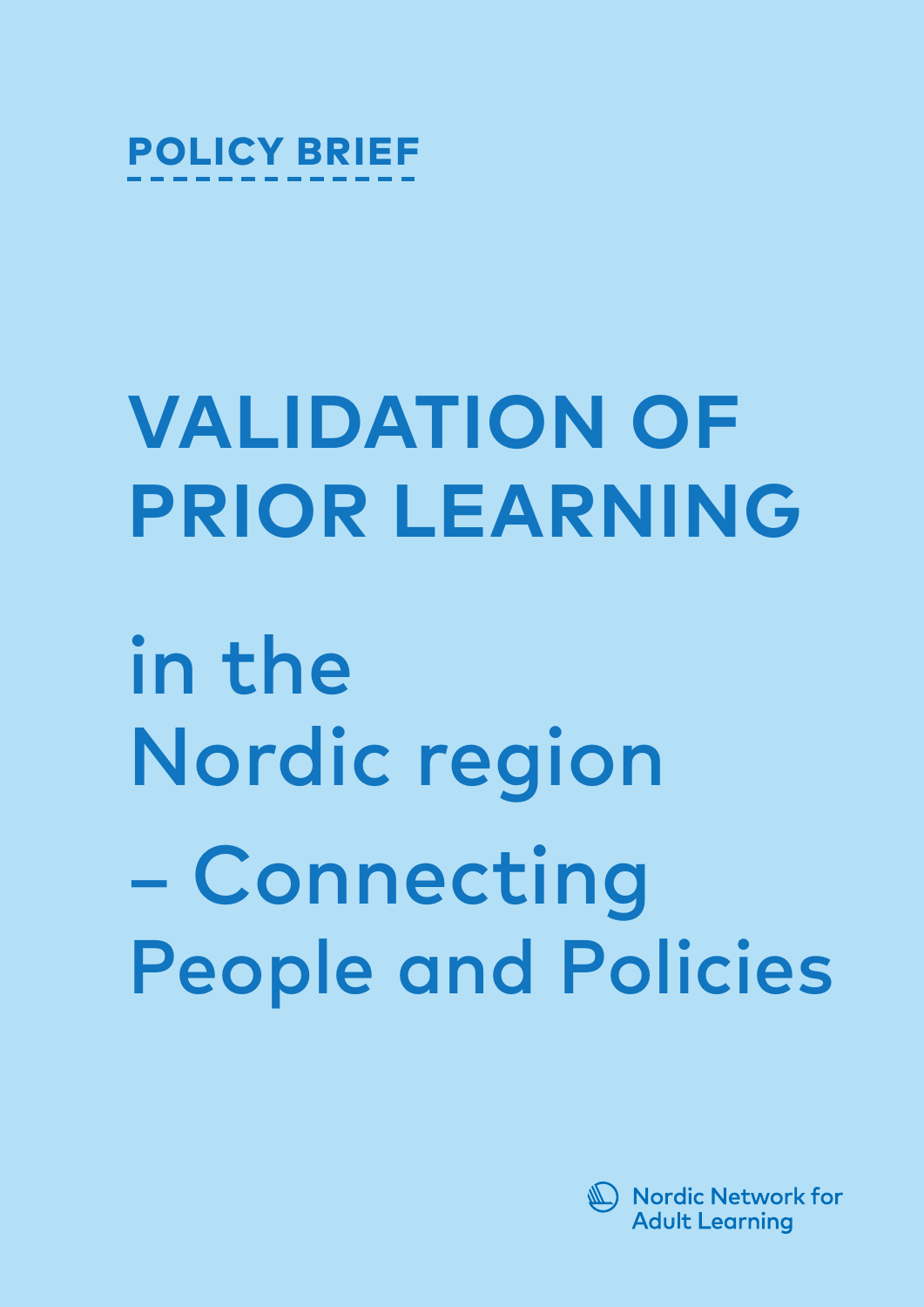"The NVLs Nordic Expert Network on Validation has been operating since 2005"

## NORDIC CHALLENGES IN VPL

- **1** Emphasis of VPL as a matter of policy
- Need for a national, **2** coherent VPL structure
- VPL links with EQF/NQF/ECVET **3**
- Need to identify target groups in VPL via improved statistics **4**
- Need for data on investments, **5** effects and sustainability
- Need to develop practices **6** for special target groups
- Awareness rising in VPL **7**
- 8 Strengthening of guidance in VPL
- Competence development of VPL **9** practitioners
- 10 Development of VPL methodology
- Closer interaction between **11** working life and education
- Closer interaction between 3rd **12** sector and education/workplaces
- 13 Interaction within HE
- 14 Educational implications of VPL
- Change of attitude towards VPL **15**

# INTRODUCTION

This policy brief has been developed by the Nordic Network of Adult Learning (NVL) in order to highlight the results already achieved in the field of validation in the Nordic region, and to point out further actions needed for the implementation of the European Council recommendation. The recommendation calls upon all the member states to put a holistic and high quality validation system in place by 2018.

The knowledge base for the policy brief has been created by the NVLs Nordic Expert Network on Validation. The network consists of the key organisations involved in the development of policy and practice of validation in all the Nordic countries and Greenland, Faroe Islands and Aaland. The network has been operating since 2005 when the Nordic Council of Ministers set focus on recognition and validation of prior learning (VPL) as one of the priorities within Nordic adult education cooperation.

# BACKGROUND

It is essential for the Nordic countries to be forerunners in VPL practices and policy-making, since validation of prior learning has great significance to the Nordic economy, flexibility of workforce, access to further training and improving second chances for individuals.

In 2005 the VPL systems were at different development stages in the Nordic countries and the autonomous areas of Faroe Islands, Aland Islands and Greenland. In Finland and Norway, there were established VPL procedures as well as legislation, whereas Sweden was more focused on validation against the labour market competences. Iceland had just started developing the VPL system and Denmark enforced initial legislation stipulating VPL. In the autonomous areas VPL practices were virtually non-existent.

In 2008 the expert network started working on the document *"Challenges in the work of recognition/validation of prior learning in the Nordic countries"*, which outlined 15 key points that required further attention in the countries. The document has been a guideline for the work of the expert network; various tools for practitioners and decision-makers have been developed since, responding to the needs of the Nordic countries, not forgetting the connection to the European policy-making and guidelines, especially the Council Recommendation of 2012.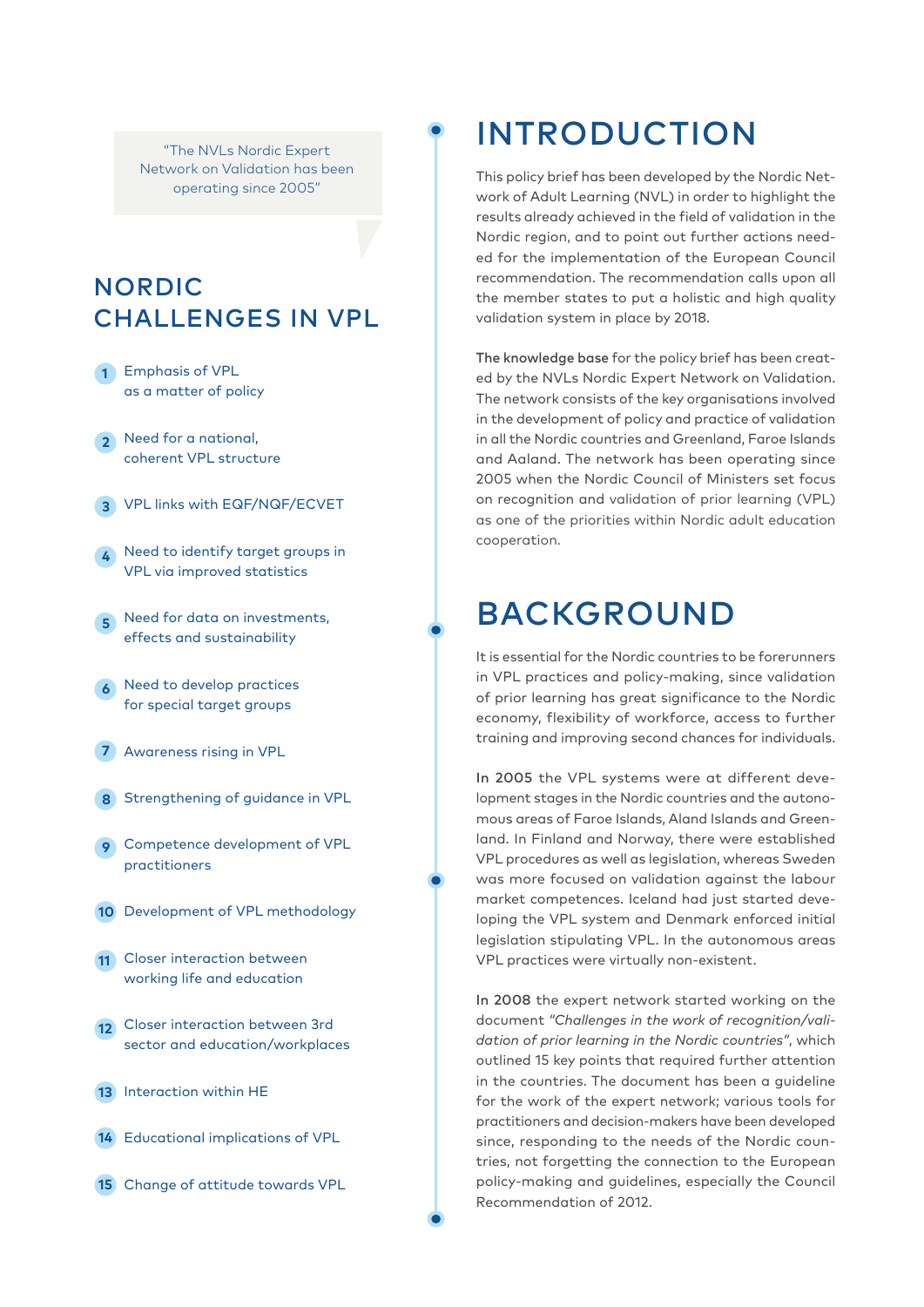#### Making Nordic VPL work visible

The expert network cooperates with the EU Commission, European Association for the Education of Adults, UNESCO Institute for Lifelong Learning and EPALE

## AWARENESS RAISING IN THE CORE

Awareness raising has been in the core of the expert network. Over the years several Nordic and national conferences on VPL have been organised to address pivotal issues in VPL, which has had tangible effects on the VPL developments in the Nordic countries. For example, the Faroe Islands now have a legislation stipulating VPL and Lifelong Guidance. The Faroe representatives of the NVL expert network have stated that the knowledge and expertise of the network has strongly influenced the development process on the Faroe Islands. In Sweden VPL MOOCs have been developed; in Finland the quality tool developed by the network is used in VPL practitioner trainings;

in Denmark a VPL task force (ministerial level group including labour market organisations and education) has been established; in Iceland, the Roadmap 2018 has been utilized by the Ministry of Education as a benchmarking tool.

The Expert network has become a trusted partner for the EU Commission, the EAEA, and the UNES-CO Institute for Lifelong Learning in terms of co-operation and sharing expertise and experiences. Several international VPL conferences have been organized in co-operation with the Expert network.

The Expert network has developed several tools that deal with quality in validation, competence profiles of VPL practitioners, e-tools used in VPL, a recommendation on guidance in validation as well as several research papers on validation. A dedicated website for practitioners was developed, as well as a tool – Roadmap 2018 – to monitor and benchmark the Council Recommendation developments in the Nordic countries. The tools have been highlighted on national, Nordic as well as European fora in seminars and workshops.

Additionally, the Expert network is closely co-operating with the EU Commission's Electronic Platform for Adult Learning in Europe – EPALE. Via EPALE the Expert network's development work is disseminated throughout Europe.

### POLICY ADVOCACY AT EUROPEAN LEVEL

#### Policy advocacy and Nordic values

- European Guidelines for Validating Non-formal and Informal Learning
- **European Inventory** on Validation of Non-formal and Informal Learning
- VPL Biennales

Over the years, the VPL expert network has had the opportunity to influence European policy-making. The network provided comments on the 2014 European Guidelines for Validating Non-formal and Informal Learning expressing Nordic values, such as the importance of guidance, competence development of the practitioners and the centrality of the individual in the validation process. Comments were well received and introduced in the European guidelines.

Several expert network members have written country updates to the European Inventory on Validation of Non-formal and Informal Learning updated and published by CEDEFOP and the European Commission. The Inventory reports include good practices from countries

and they are highlighted in the thematic reports derived from the Inventory reports. Nordic practices have gained high visibility and steered the policy-making accordingly.

One of the biggest international validation events in Europe is the VPL Biennale. It was first organized in the Netherlands, the second Biennale was held in Denmark and the third, upcoming event will be held in Berlin, Germany in May 2019. The Expert network has been deeply involved in all the conferences in terms of planning, providing expertise and producing content. Tools developed by the network have been presented in the events and they have thus gained a widespread audience.